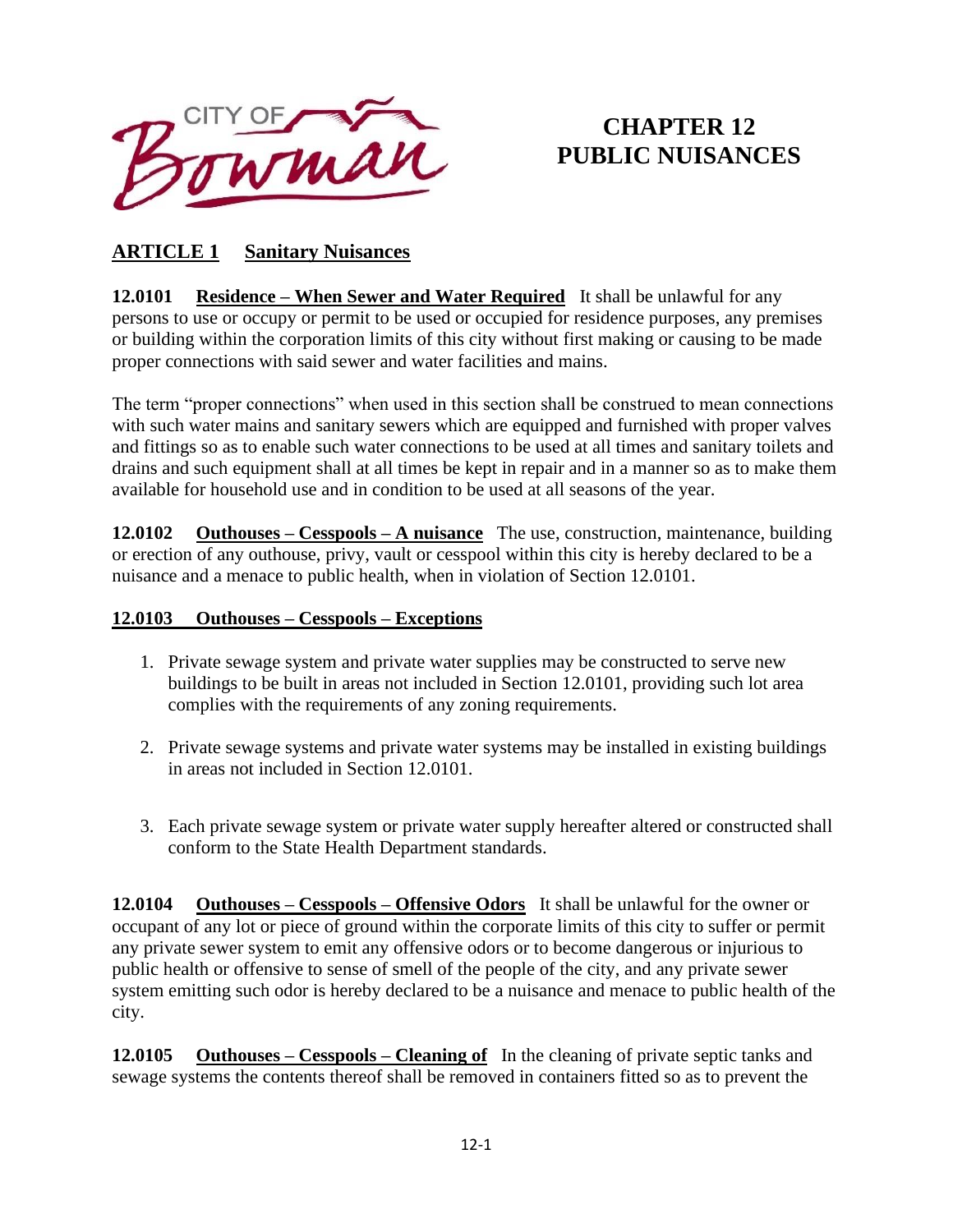escape of odors or materials therefrom and disposed of in a manner approved by the City Health Officer.

The pumping of a private sewage system on the surface of the ground or hauling contents thereof in such a manner as to allow the material to spill on the ground, street or public ways is hereby declared to be a public nuisance.

**12.0106 Dead Animals** Any person who owned or had possession or control of a dead animal prior to its death shall remove or cause the same to be removed within five (5) hours from the time the animal dies and have the same buried or disposed of in some other sanitary way approved by the City Health Officer. Any dead animal remaining in any street, alley or other public place in this city, or in any private premises within this city, for more than five (5) hours after the animal shall have died, is here by declared to be a nuisance; and any person permitting any dead animal in the street, alley or public place of the city or allowing any animal which he owned or which was in his possession or under his control prior to its death, to remain in any street, alley or public place, or on any private premises within the city for more than five (5) hours after its death shall be guilty of a violation of this article.

**12.0107 Putrid Substances – Offensive Odors** It shall be unlawful for the owner or occupant of any property or parcel of ground in this city to suffer or permit water, animal waste, refuse (as defined in 10.0301), or any putrid substance to accumulate or stand so as to cause an odor to be omitted therefrom which is offensive to the sense of smell of the people of the city or which has become dangerous or injurious to public health. Any violation of this section is hereby declared to be a nuisance. (Revised 4-03-2001)

### **ARTICLE 2 Smoke – Gases**

**12.0201 Smoke, Dust, Ashes, Noxious Gases, Cinders – A Nuisance** The emission of dense smoke, ash, dust, cinders or noxious gases from any machine, contrivance or from the smoke stack or chimney of any building or premises in such quantities as to cause injury or detriment to any person or persons or to the public, or to endanger the comfort, health or safety of any person or persons, or in such manner as to cause or tend to cause damage or injury to property, is hereby declared to be a nuisance.

**12.0202 Smoke, Dust, Ashes, Cinders, Noxious Gases – Prohibited** No person, persons, associated or corporation shall cause, permit or allow the escape from any smoke stack or chimney into the open air, of such quantities of dense smoke, ash, dust, soot, cinders, acid or other fumes, dirt, or other material, or noxious gases, in such place or manner as to cause injury, detriment or nuisance to any person or persons, or the public, or the endanger the comfort, health or safety to any such person or persons, or the public, or in such manner as to cause or have a natural tendency to cause injury or damage to business or property.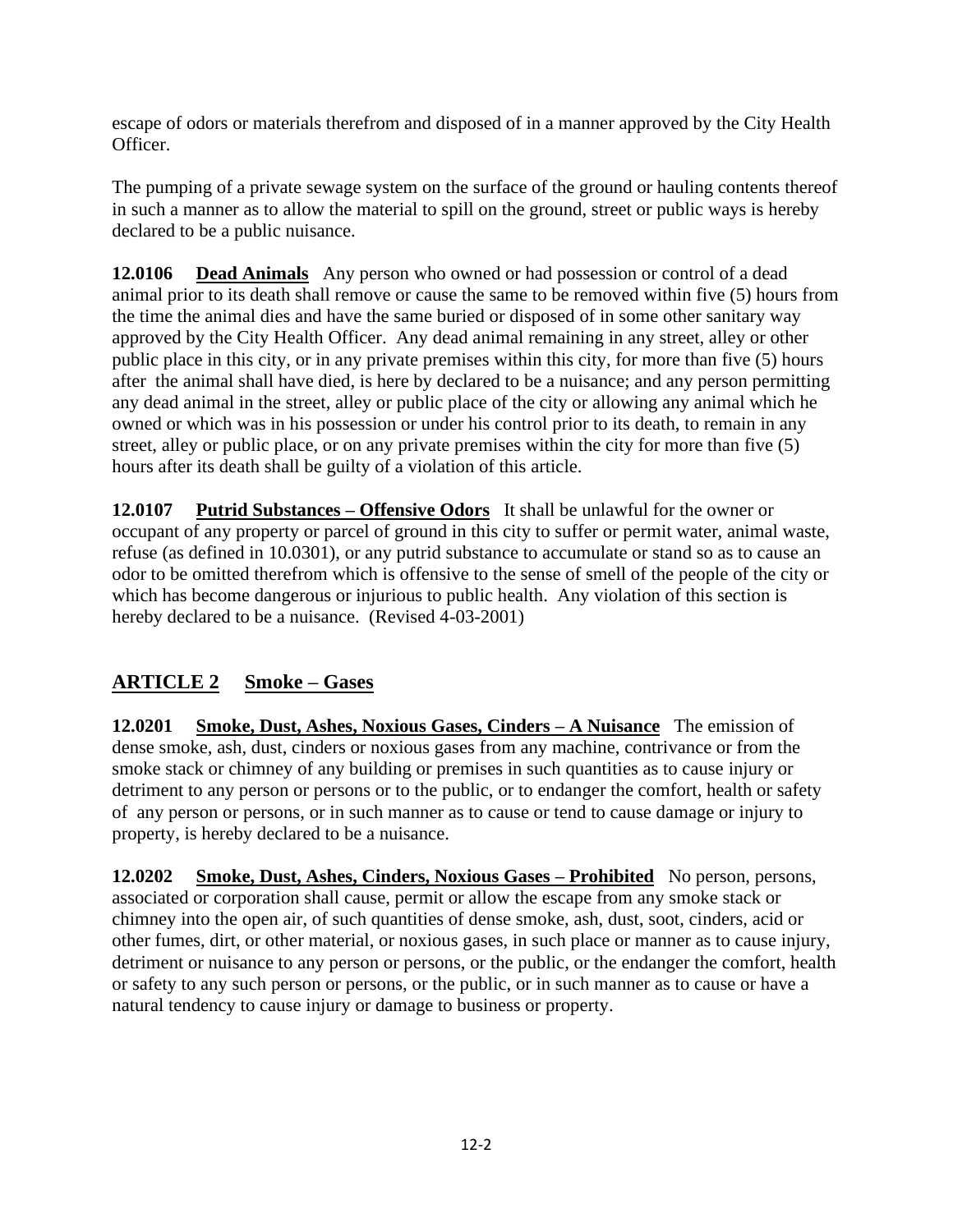### **ARTICLE 3 Radio Interference and Noise Control**

**12.0301 Radio Interference Prohibited** It shall be unlawful for any person knowingly to maintain, use, operate or cause to be operated within this city, any machine, device, appliance, equipment or apparatus of any kind whatsoever, the operation of which shall cause reasonably preventable electrical interference with radio reception within said municipal limits, and the maintenance, use or operation within said city of an machine, device, appliance, equipment or apparatus of any kind so as to interfere with radio reception in violation hereof, is hereby declared a nuisance.

**12.0302 Loud, Disturbing, Unnecessary Noises – Prohibited** The making, creating or maintenance of loud, unnatural, unusual or disturbing noises are a detriment to public health, comfort, convenience, safety and welfare, and are hereby declared to be unlawful and a public nuisance. The following acts, among others, are declared to be prohibited noises in violation of this section, but such enumeration is not exclusive:

- 1. The sounding of horns or signaling devices on any motor vehicle or motorcycle on any street or public place except as a danger warning or there sounding for an unnecessary and unreasonable period of time.
- 2. Radios, phonographs, etc. The using, operating or permitting to be played, used or operated, any radio receiving set, musical instrument, phonograph, or other machine or device for the producing or reproducing of sound in such manner as to disturb the peace, quiet and comfort of the neighboring inhabitants, or at any time with louder volume than is necessary for convenient hearing for the person or persons who are in a room, vehicle or chamber in which such machine or device is operated, and who are voluntary listeners thereto. The operation of any such set, instrument, phonograph, machine or device in such a manner as to be plainly audible at a distance of fifty (50) feet from said machine or device or from the building, structure or vehicle in which said device is located shall be prime facie evidence of a violation of this section.
- 3. Loudspeakers, amplifiers for advertising. The use, operating or permitting to be played, used or operation of any radio receiving set, musical instrument, phonograph, loudspeaker, amplifier or other machine or device for the producing or reproducing of sound which is cast upon the public streets for the purpose of commercial advertising or attracting the attention of the public to any building or structure.
- 4. Yelling, shouting, etc. Yelling, shouting, hooting, whistling or singing on the public streets, particularly between the hours of 11:00 P.M. and 7:00 A.M., or at any time or place so as to annoy or disturb the quiet, comfort or repose of persons in any office, or in any dwelling, hotel or other type of residence, or of any persons in the vicinity.
- 5. Schools, courts, churches, hospitals. The creation of any excessive noise on any street adjacent to any school, institution of learning, church or court while the same are in use,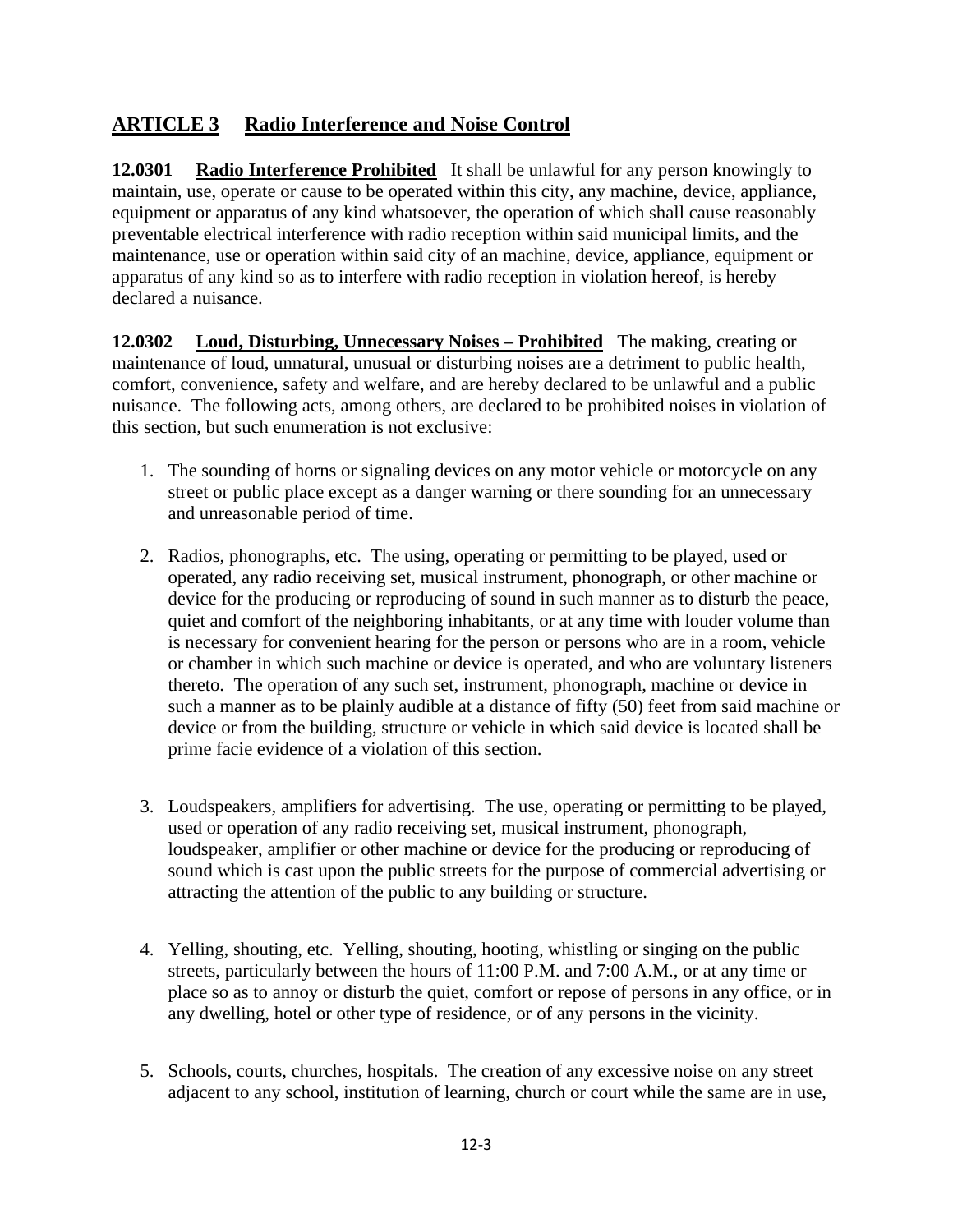or adjacent to any hospital, which unreasonably interferes with the workings of such institution, or which disturbs or unduly annoys patients in the hospital, provided conspicuous signs are displayed in such streets indicating that the same is a school, hospital or court street.

6. Engine Brakes and Compression Brakes. The use of any engine brake, compression brake or mechanical brake which is activated or operated by the compression of a motor vehicle is prohibited within the city limits. Emergency response vehicles shall be exempt from the foregoing prohibition. (Enacted 11-17-03)

#### **ARTICLE 4 Automobiles – Personal Property**

**12.0401 Automobiles, Personal Property – When a Nuisance** The following described property is hereby declared to be a nuisance in violation of this section, but such enumeration is not exclusive.

- 1. The unsheltered storage of old, use, stripped or junked automobiles not in good, safe operating condition or automobiles lacking the required equipment is listed in Chapter 39-21 of the North Dakota Century Code or automobile not displaying current registration.
- 2. The unsheltered storage of machinery, implements, appliances, bicycles, equipment or personal property of any kind which if no longer safe or usable for the purpose for which it was manufactured.
- 3. Any vehicle, equipment, item or article of personal property which constitutes an obstruction, hazard or detriment to public traffic or snow removal operations, public safety, public health or morals.
- 4. Any vehicle, property or item which is abandoned or unclaimed within the city.

Any property declared to be a nuisance shall be abated in the manner prescribed in this article. (Revised 4-03-2001)

**12.0402 Abatement Required by Owners** The owner, owners, tenants, lessees and/or occupants of any lot within the corporate limits of this city upon which such storage is made, and also the owner, owners and/or lessees of said property involved in such storage (all of whom are hereinafter referred to collectivity as "owners"), shall jointly and severally abate said nuisance by the prompt removal of said personal property into completely enclosed buildings authorized to be used for storage purposes, if within the corporate limits of the city, or otherwise to remove it to a location outside of the corporate limits.